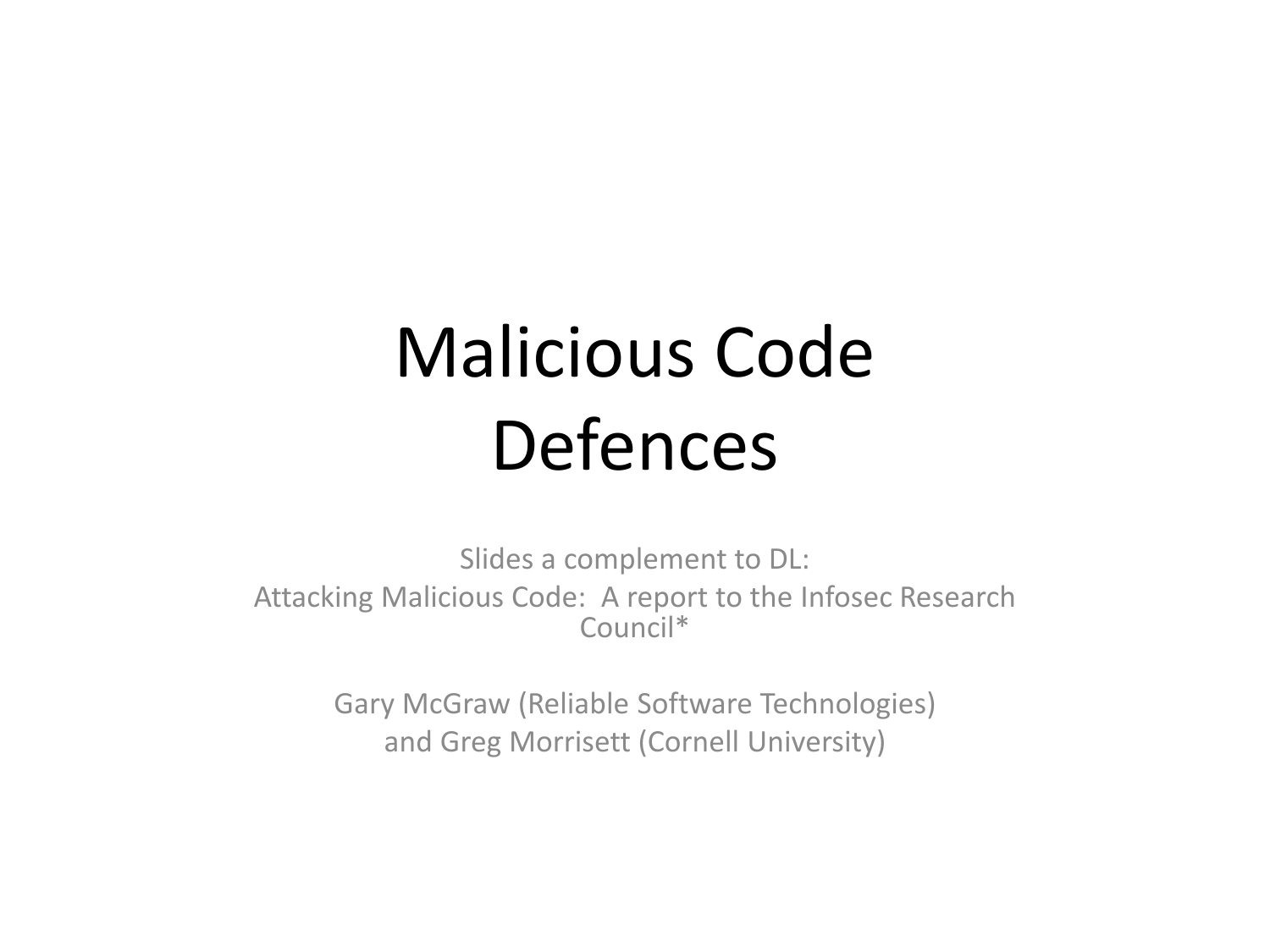## Malicious Code – Basics

- *Malicious code* (malware) is any code added, changed or removed from a software system in order to intentionally cause harm or subvert the intended function of the system.
- The problems with malware is steadily increasing due to a number of trends:
	- the increased *networking*
	- the rising system *complexity*
	- system configurations are constantly *changing*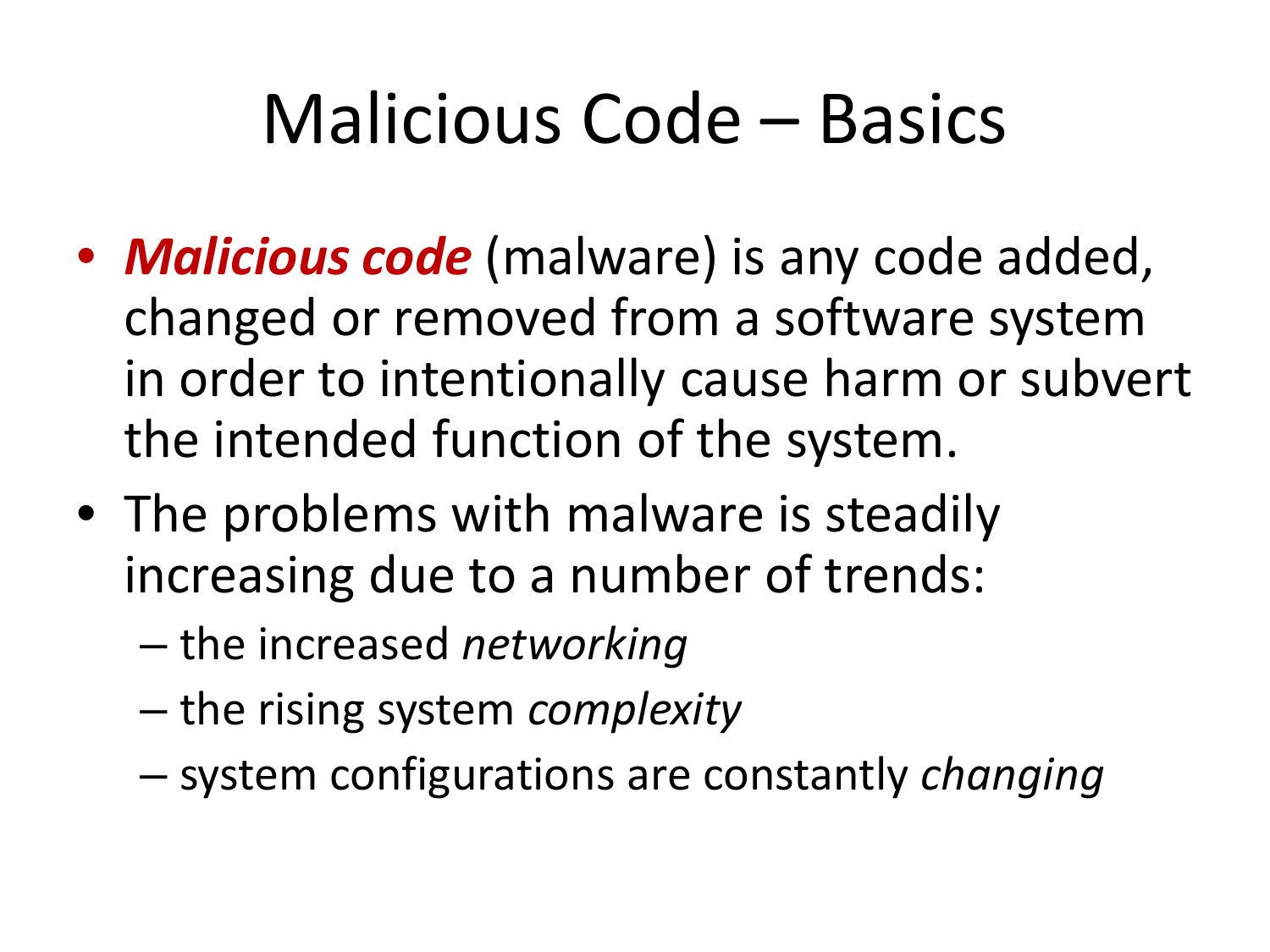#### Malicious Code – Defence Principles

There are four main approaches that the host can take to protect itself:

- **1. Analyze** the code and reject it if it may cause harm. (pre-check and stop)
- **2. Rewrite** the code before executing it so that it can do no harm. (pre-check and fix)
- **3. Monitor** the code execution and stop it before it does harm. (supervise and stop)
- **4. Audit** the code during execution and recover if it did harm. (check result and recover)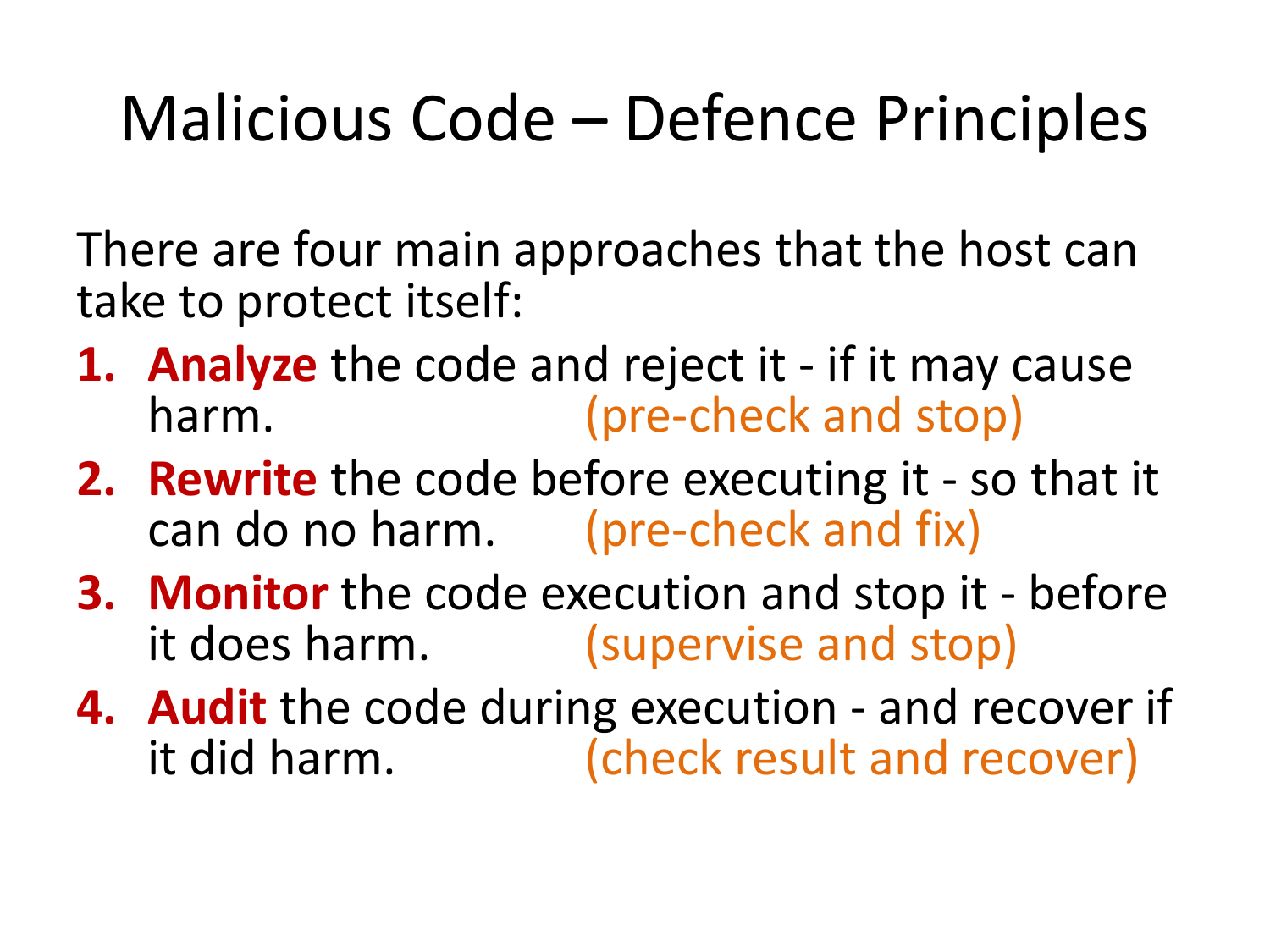### Malicious Code – Defence Principles (cont'd)

Some details and examples:

- **1. Analyze** the code and reject it if it may cause harm (pre-check and stop)
	- scanning for a known virus (and rejecting)
	- dataflow analysis (to detect novel malicious code)
	- analysis to find vulnerabilities (e.g. buffer limitations)
- **Rewrite** the code before executing it so that it can do no harm. (pre-check and fix)
	- insert extra code to perform dynamic checks, e.g checking array indices (Java compiler)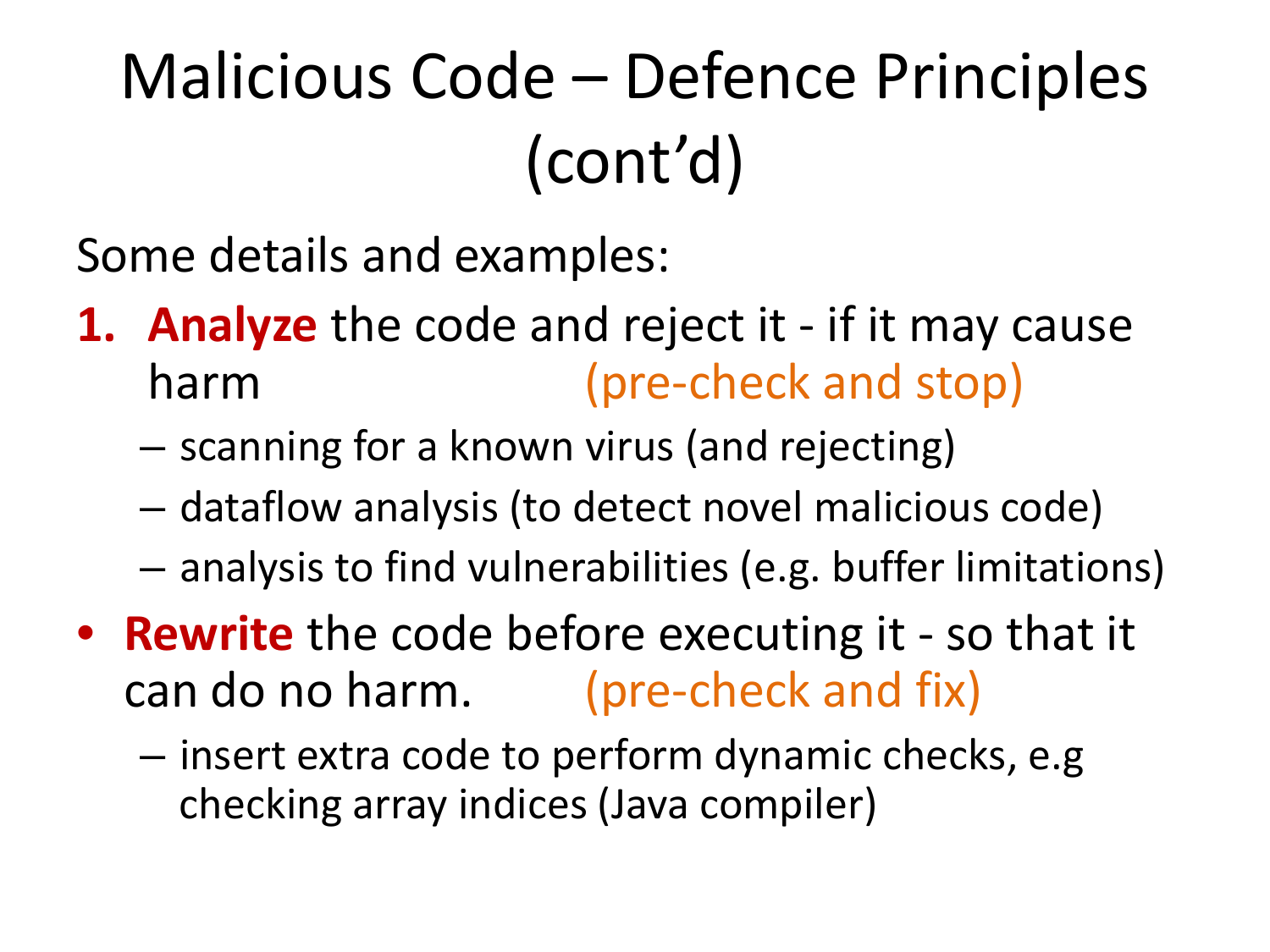## Malicious Code – Defence Principles (cont'd)

- **3. Monitor** the code execution and stop it before it does harm. (supervise and stop)
	- using **reference monitors** (RM) is the traditional approach
	- is often done in hardware and included in the OS
	- an on-line RM is JVM interpreter that monitors the execution of applets
- **4. Audit** the code during execution and recover if it did harm. (check result and recover)
	- recovery is only possible if the damage can be properly assessed.
	- requires use of secure auditing tools (logging).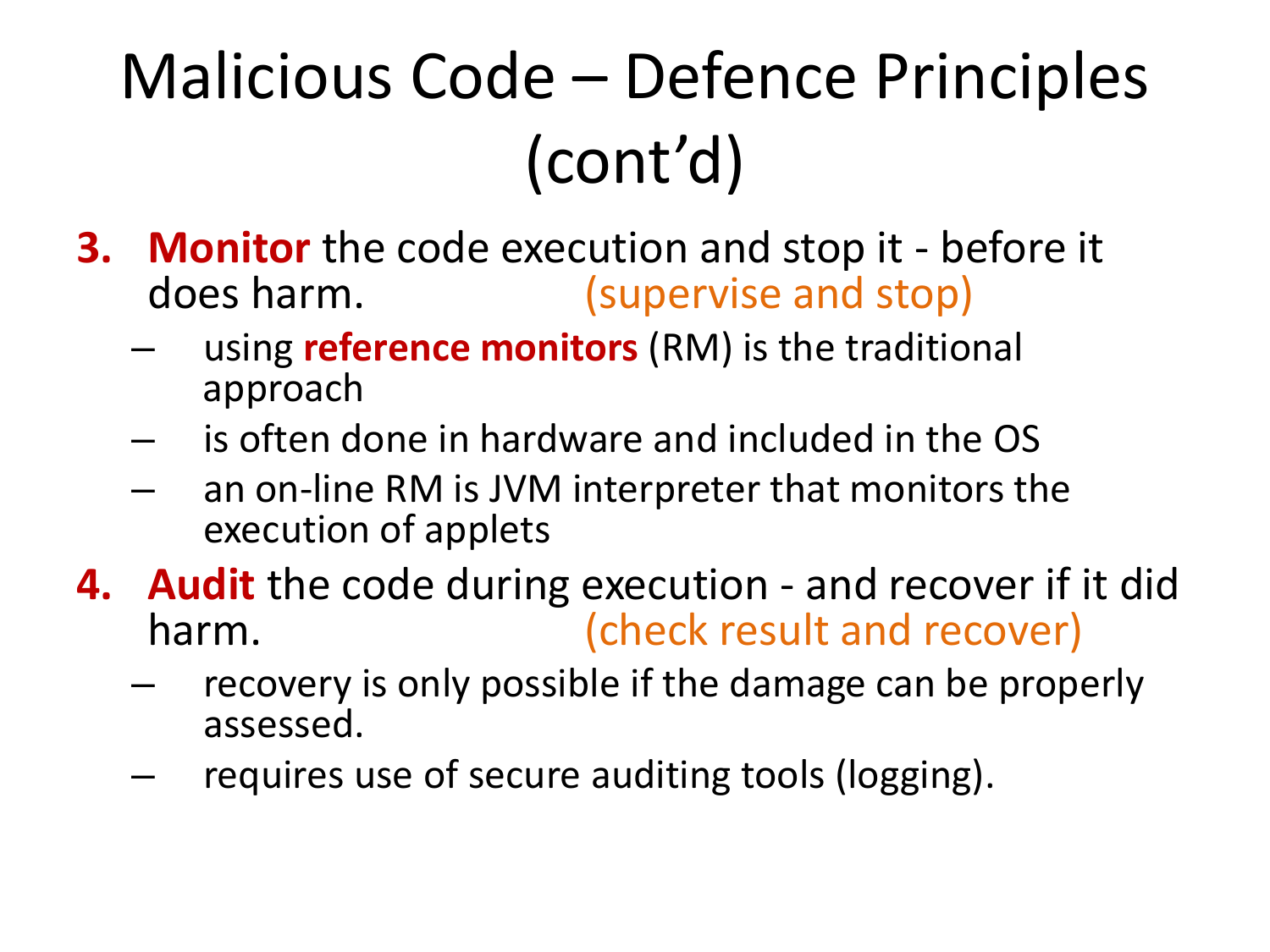# Malicious Code – Today's Defences

Traditionally, the security policy was enforced using the computer hardware and standard OS mechanisms. Such mechanisms are not easy to expand.

- Present defenses against malicious code are:
	- **scanning for "malicious" signatures**
		- used by anti-virus scanners
		- easy to implement
		- easy to circumvent by making small changes in signature
		- only works for previously known malware
	- **code signing** (cryptographic signing)
		- ensures transmission integrity, i.e. that nobody has changed the code during the transmission.
		- only means just that. Does no imply that the code is safe, robust or secure. You have to *trust the sender.*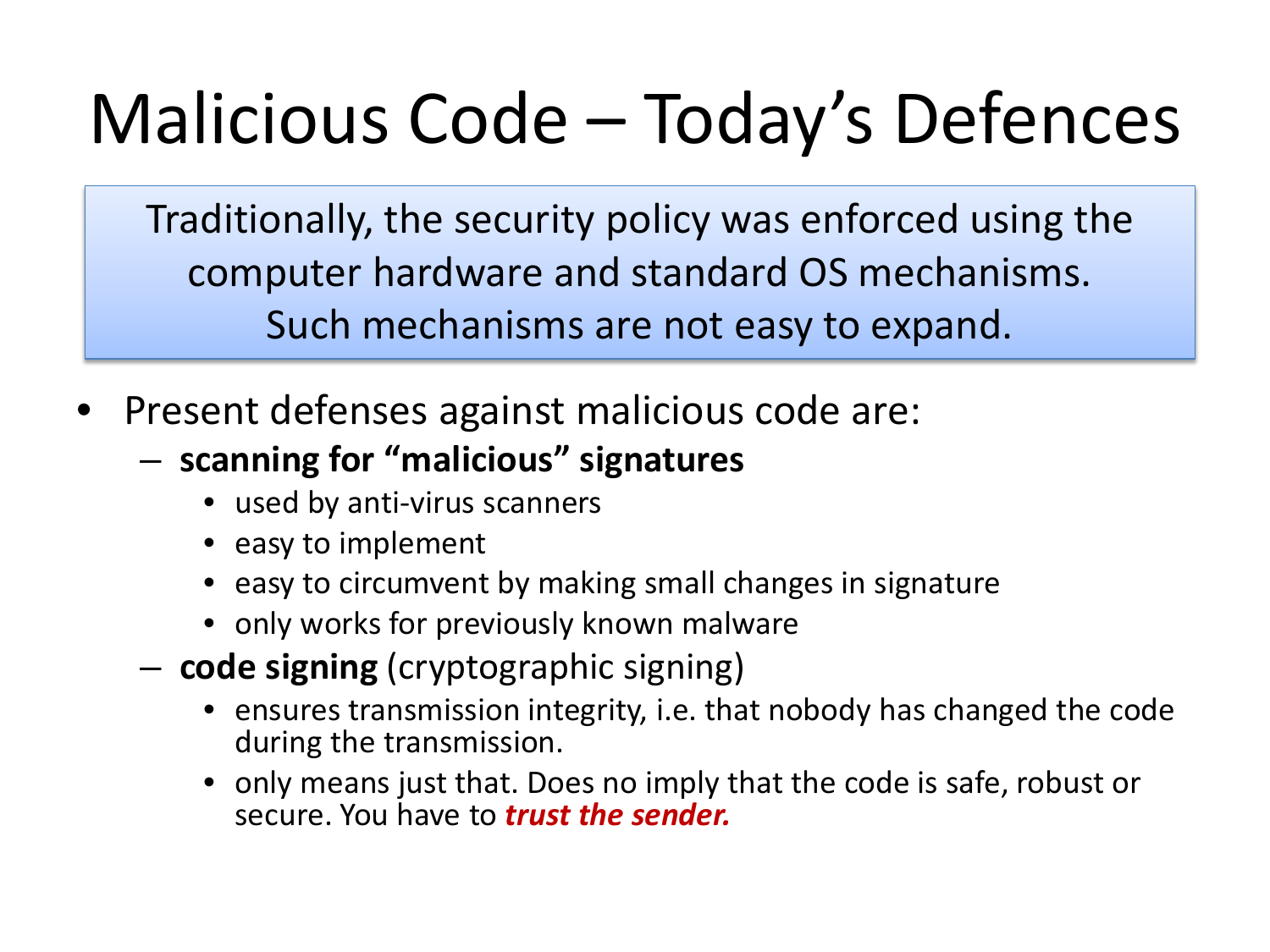### Malicious Code – Tomorrow's Defenses

Promising new defenses against malicious code are:

#### • *software-based reference monitors*

- present methods to ensure memory safety, i.e. that all memory accesses are correct
- basic idea is to rewrite binary code so that it checks and validates all memory accesses and all control transfers.
- Available tools/methods are:
	- **SFI** = Software-Based Fault Isolation
	- **IRM** = In-line Reference Monitor